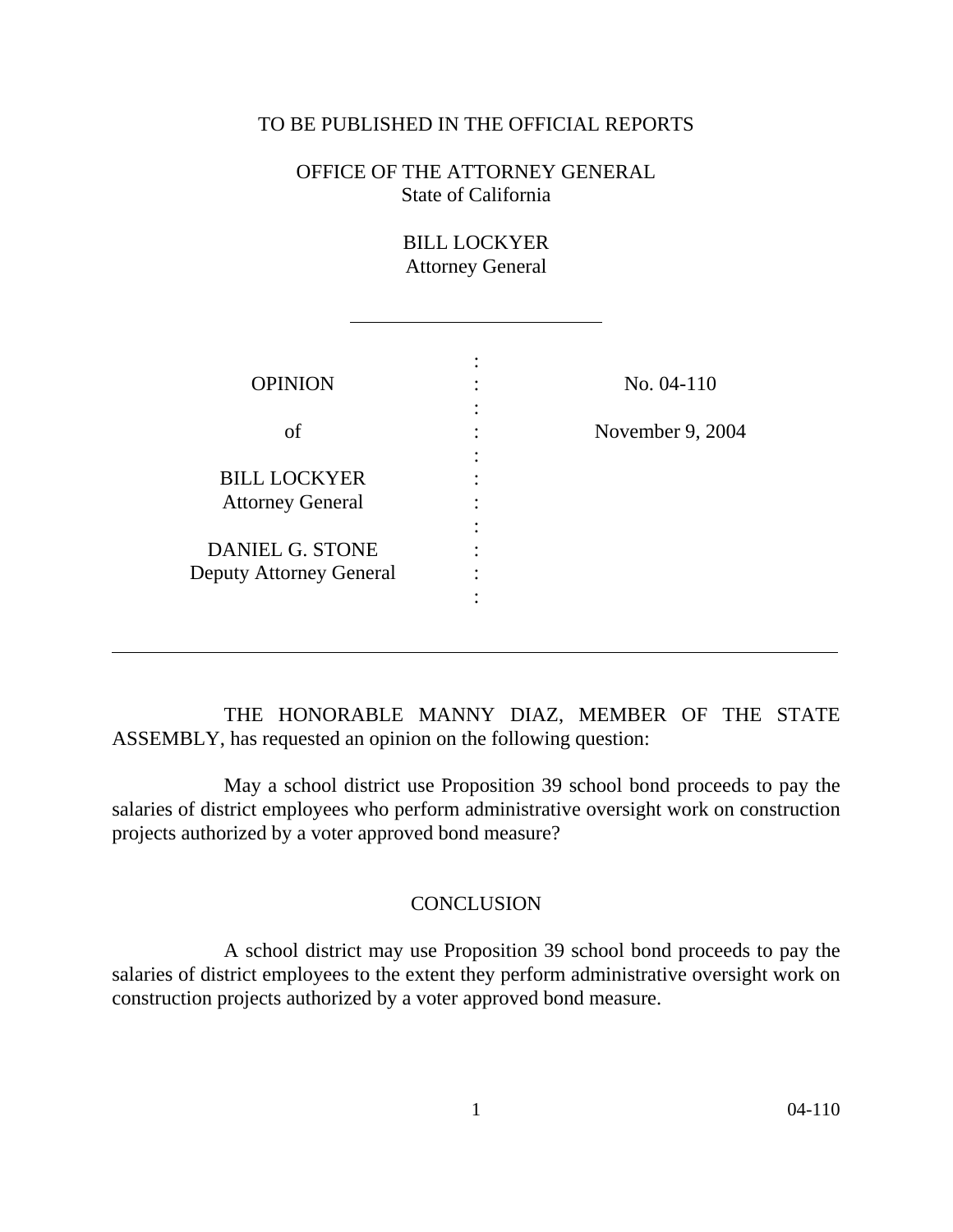## ANALYSIS

On November 8, 2000, California voters approved Proposition 39, which amended the Constitution to allow the issuance of bonds for the construction of school facilities if approved by 55 percent of a school district's voters and if specified conditions are met.<sup>1</sup> Among other things, subdivision (b)(3) was added to section 1 of article XIIIA of the Constitution, providing that the one percent property tax limitation does not apply to:

"Bonded indebtedness incurred by a school district, community college district, or county office of education for the construction, reconstruction, rehabilitation, or replacement of school facilities, including the furnishing and equipping of school facilities, or the acquisition or lease of real property for school facilities, approved by 55 percent of the voters of the district or county, as appropriate, voting on the proposition on or after the effective date of the measure adding this paragraph. This paragraph shall apply only if the proposition approved by the voters and resulting in the bonded indebtedness includes all of the following accountability requirements:

"(A) *A requirement that the proceeds from the sale of the bonds be used only for the purposes specified in Article XIIIA, Section 1(b)(3), and not for any other purpose, including teacher and administrator salaries and other school operating expenses.*

"(B) A list of the specific school facilities projects to be funded and certification that the school district board, community college board, or county office of education has evaluated safety, class size reduction, and information technology needs in developing that list.

"(C) A requirement that the school district board, community college board, or county office of education conduct an annual, independent performance audit to ensure that the funds have been expended only on the specific projects listed.

"(D) A requirement that the school district board, community college board, or county office of education conduct an annual, independent financial audit of the proceeds from the sale of the bonds until all of those proceeds have been expended for the school facilities projects." (Italics added.)

 $<sup>1</sup>$  Normally, approval of a school district's bonded indebtedness would require a two-thirds approval</sup> vote of a district's voters. (See Cal. Const., art. XIIIA, § 1, subd. (b)(2), art. XVI, § 18, subd. (a).)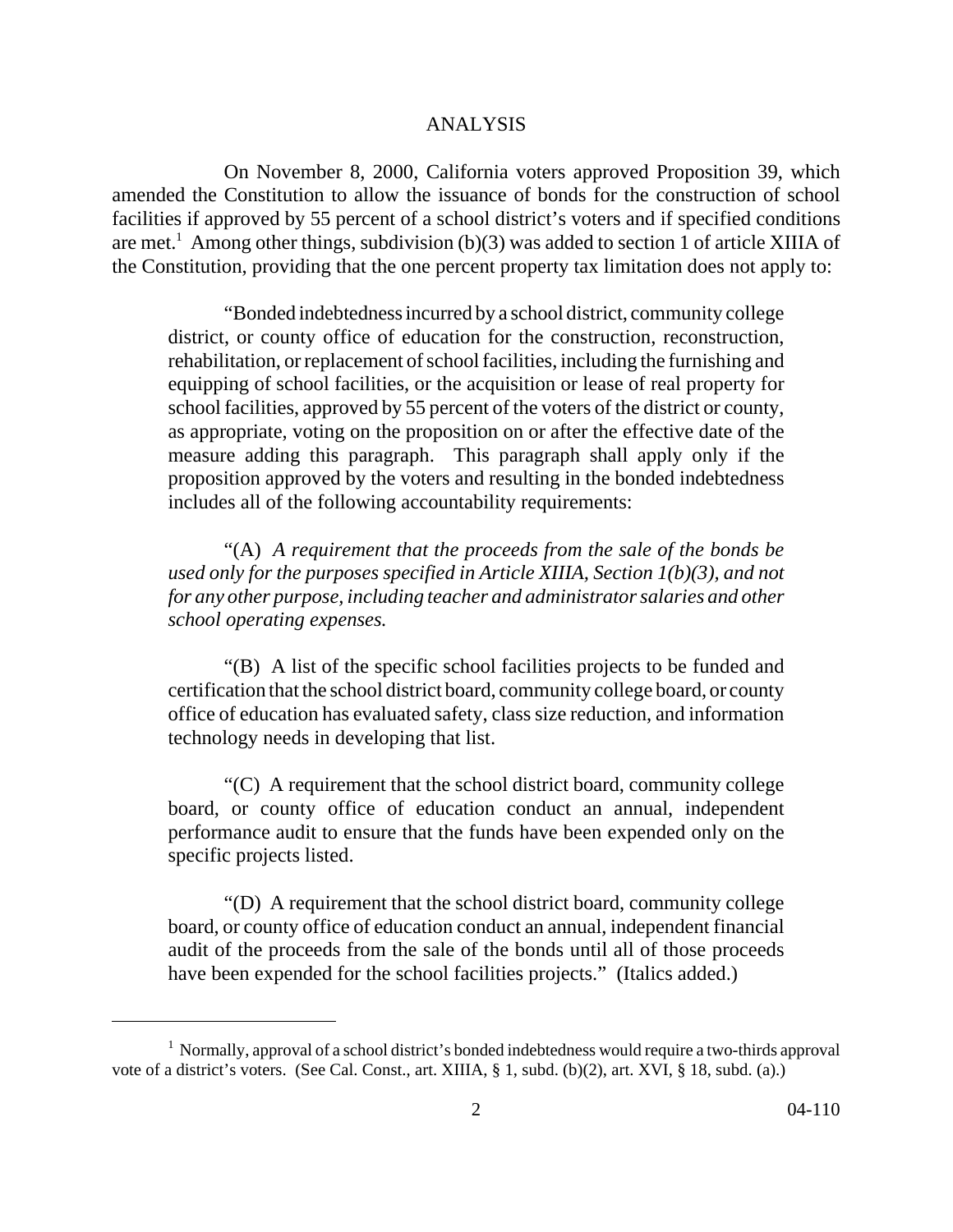We are asked to determine whether the prohibition against using Proposition 39 school bond proceeds for "teacher and administrator salaries and other school operating expenses" (Cal. Const., art. XIIIA, § 1, subd. (b)(3)(A)) applies to the payment of salaries of school district employees who perform administrative oversight work on construction projects authorized by a voter approved bond measure. We conclude that the prohibition is inapplicable to such salary expenses.

Preliminarily, we note that Proposition 39 also amended section 18 of article XVI of the Constitution in several respects, including the addition of subdivision (b), as follows:

". . . [O]n or after the effective date of the measure adding this subdivision, in the case of any school district, community college district, or county office of education, any proposition for the incurrence of indebtedness in the form of general obligation bonds for the construction, reconstruction, rehabilitation, or replacement of school facilities, including the furnishing and equipping of school facilities, or the acquisition or lease of real property for school facilities, shall be adopted upon the approval of 55 percent of the voters of the district or county, as appropriate, voting on the proposition at an election. This subdivision shall apply only to a proposition for the incurrence of indebtedness in the form of general obligation bonds for the purposes specified in this subdivision if the proposition meets all of the accountability requirements of paragraph (3) of subdivision (b) of Section 1 of Article XIIIA."

In addition, to implement the provisions of Proposition 39, the Legislature has enacted "The Strict Accountability in Local School Construction Bonds Act of 2000" (Ed. Code, §§ 15264-15288; "Act"),<sup>2</sup> targeting "unauthorized expenditures" of Proposition 39 school bond proceeds. Section 15264 thus provides:

"It is the intent of the Legislature that all of the following are realized:

"(a) Vigorous efforts are undertaken to ensure that the expenditure of bond measures, including those authorized pursuant to paragraph (3) of subdivision (b) of Section 1 of Article XIIIA of the California Constitution, are in strict conformity with the law.

 $2$  All references hereafter to the Education Code are by section number only.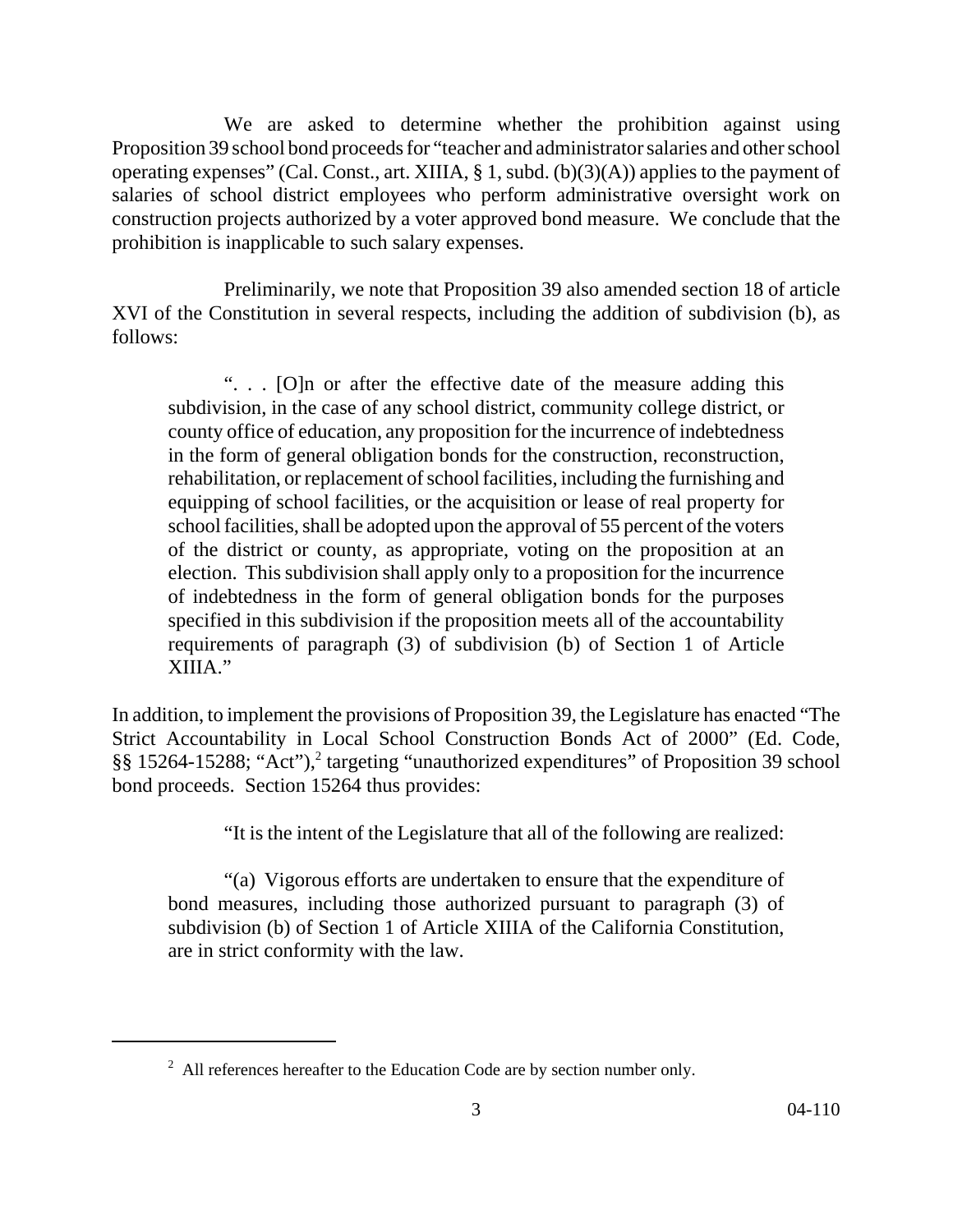"(b) Taxpayers directly participate in the oversight of bond expenditures.

"(c) The members of the oversight committees appointed pursuant to this chapter promptly alert the public to any waste or improper expenditure of school construction bond money.

"(d) That unauthorized expenditures of school construction bond revenues are vigorously investigated, prosecuted, and that the courts act swiftly to restrain any improper expenditures."

Section 15278 requires the establishment of a citizens' oversight committee with the following duties:

"The purpose of the citizens' oversight committee shall be to inform the public concerning the expenditure of bond revenues. The citizens' oversight committee shall actively review and report on the proper expenditure of taxpayers' money for school construction. The citizens' oversight committee shall advise the public as to whether a school district or community college district is in compliance with the requirements of paragraph (3) of subdivision (b) of Section 1 of Article XIIIA of the California Constitution. The citizens' oversight committee shall convene to provide oversight for, but not be limited to, both of the following:

"(1) Ensuring that bond revenues are expended only for the purposes described in paragraph (3) of subdivision (b) of Section 1 of Article XIIIA of the California Constitution.

"(2) Ensuring that, as prohibited by subparagraph  $(A)$  of paragraph  $(3)$ of subdivision (b) of Section 1 of Article XIIIA of the California Constitution, no funds are used for any teacher or administrative salaries or other school operating expenses." (§ 15278, subd. (b).)

Oversight committees are expressly permitted to engage in a number of review and inspection activities, including review of school districts' efforts "to maximize bond revenues by implementing cost-saving measures," specifically including "[m]echanisms designed to reduce the costs of professional fees."  $(\S 15278, \text{subd. (c)(5)(A)}$ .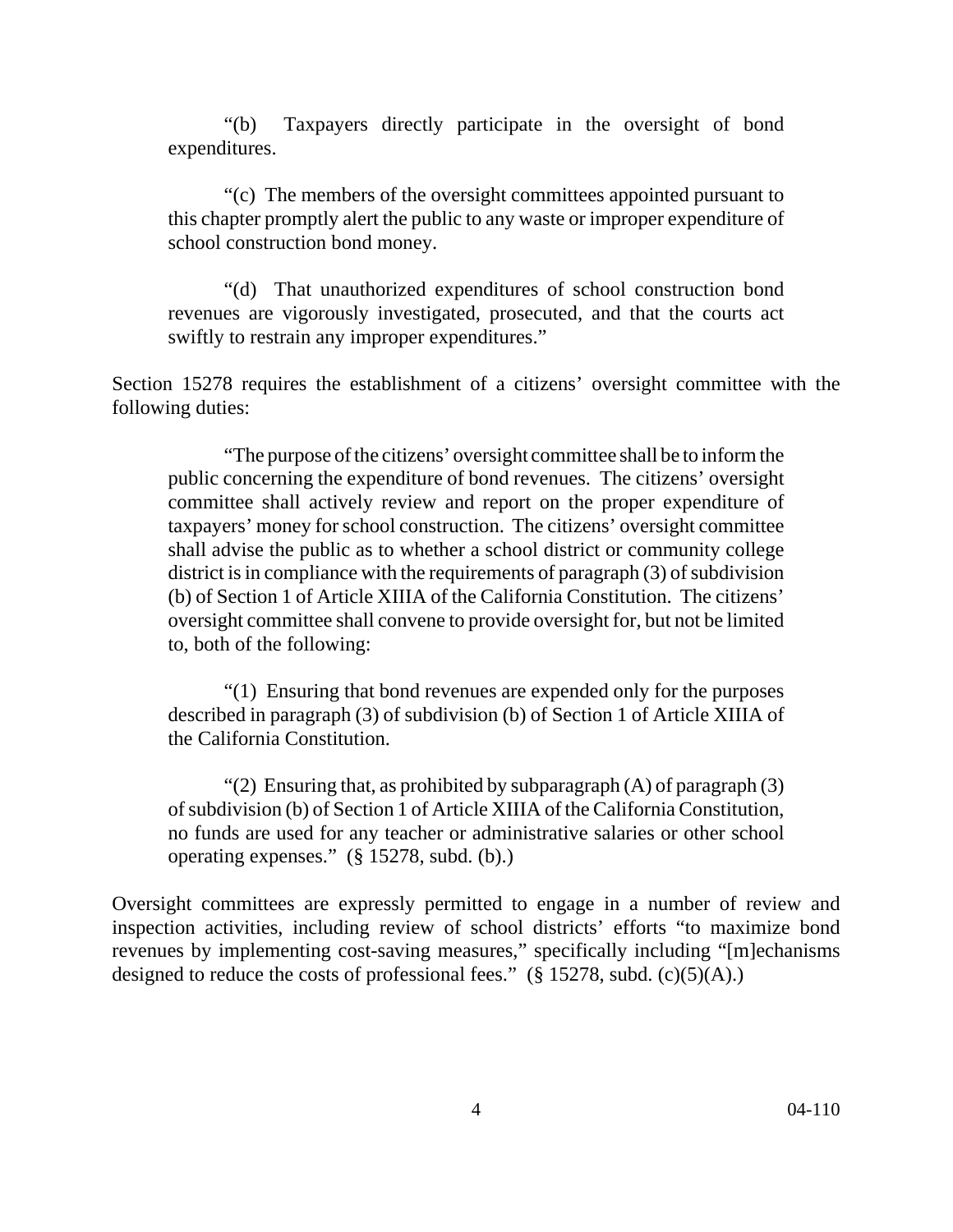Finally, section 15284 provides for the filing of expedited civil actions, known as "School Bond Waste Prevention Actions," by persons residing in the school district when, among other things, it appears that bond proceeds are being spent "for purposes other than those specified in paragraph (3) of subdivision (b) of Section 1 of Article XIIIA of the California Constitution." (§ 15284, subd. (a)(1).)

With these constitutional and statutory provisions in mind, we return to the language of section 1, subdivision (b)(3)(A), of article XIIIA of the Constitution. School bond proceeds may be expended only for "the construction, reconstruction, rehabilitation, or replacement of school facilities" and *not* "for any other purpose, including teacher and administrator salaries and other school operating expenses." In which of these categories are the salaries of district employees whose work involves oversight of the construction projects authorized by a voter approved bond measure?

We believe that the phrase "the construction, reconstruction, rehabilitation, or replacement of school facilities" embraces project administrative costs, such as monitoring contracts and project funding, overseeing construction progress, and performing overall project management and accounting that facilitates timely completion of the construction project. A construction project generates not only the costs of materials and equipment, architectural and engineering design work, and construction worker salaries, but also costs of project administration -- work that the school district would not be required to undertake or to fund *but for* the existence of the construction project. This administrative work is performed, whether by private consultants under contract with the school district or by school district employees with expertise in project management, to ensure that all aspects of the construction project are properly coordinated; that each step satisfies the specifications; that invoices are reviewed, revised where appropriate, and paid in a timely manner; that costs do not exceed the project's budget; and that the project is completed on schedule. (See 78 Ops.Cal.Atty.Gen.  $48$  (1995).)<sup>3</sup>

 Some of these administrative tasks -- specifically, conducting an annual independent performance audit and an annual independent financial audit during the life of the construction project -- are expressly required by Proposition 39 itself, as a condition of qualifying for the 55 percent voter approval requirement. (See Cal. Const., art. XIIIA, § 1, subds. (b)(3)(C), (b)(3)(D).) We view these kinds of project administration costs, because they relate directly to the bond projects and are an integral part of the construction process,

<sup>&</sup>lt;sup>3</sup> We distinguish these "management costs" from actual construction labor that district employees might contribute to the project – such as electrical work, carpentry, painting, or plumbing. The use of district employees for construction labor is subject to separate legal restrictions. (See, e.g., Pub. Contract Code, § 20114; cf. Pub. Contract Code, § 22032.) However, the question posed here concerns only those administrative duties required for oversight of the construction project.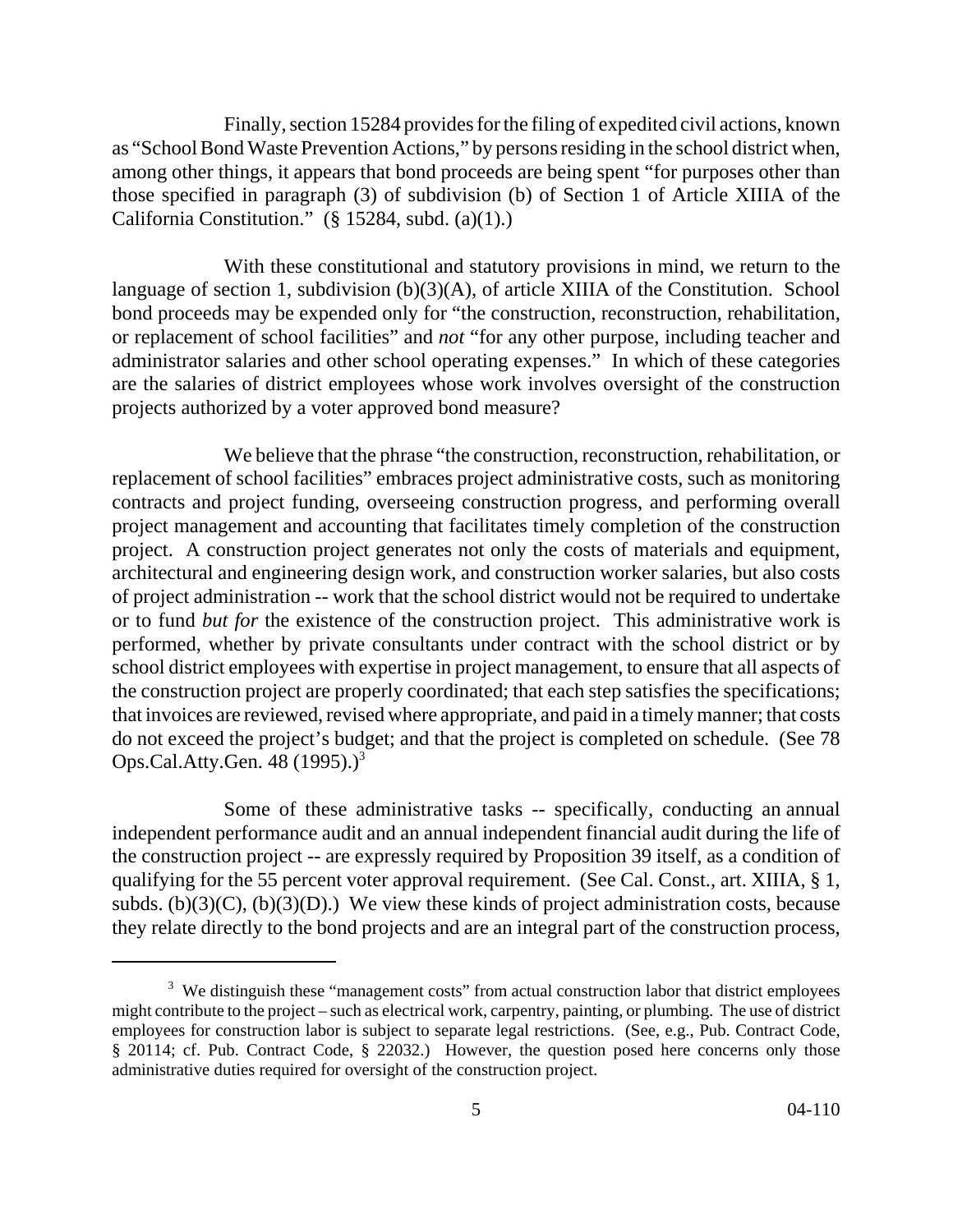as coming within "the purposes specified in Article XIIIA, Section 1(b) (3)." (Cal. Const., art. XIIIA, § 1, subd. (b)(3)(A); see § 15278, subd. (b).)<sup>4</sup>

Such project management costs may therefore be funded by Proposition 39 school bond proceeds unless the expenditures are specifically prohibited under the phrase "teacher and administrator salaries and other school operating expenses." The "teacher and administrator salaries" in question are limited to those that qualify as "school operating expenses" because of the word "other" contained in the phrase.<sup>5</sup> We believe that "school operating expenses" are those regular, ongoing, day-to-day costs associated with maintaining and operating a school. Among such expenses would be (1) the cost of managing the educational services provided, including the salaries of school administrators, and (2) the cost of providing instruction to students, including the salaries of teachers. (See 22 Ops.Cal.Atty.Gen. 105, 108 (1953) [school district's normal operating expenses include purchase of supplies and payment of salaries of school administrators, teachers, and  $janitors$ ].) $<sup>6</sup>$ </sup>

We distinguish between routine, everyday school operating expenses and the narrow category of costs and salaries of concern here -- costs that arise only in connection with, and are incurred only for the duration of, construction projects authorized by a voter approved school bond measure. The latter expenses are not incurred in the school's ordinary ongoing operation, but are instead an integral part of the construction process and "in the nature of an investment for the future." As the court explained in *Marin U. Junior College Dist. v. Gwinn* (1930) 106 Cal.App. 12:

"For years the legislature has recognized the well-established economic

<sup>&</sup>lt;sup>4</sup> To the extent the management services consist of onsite assessment of technical matters involving, for example, design, materials, building standards, or workmanship, a project manager may be required to be licensed and have experience in the particular subject area. (Cf. Gov. Code, §§ 4525-4529.5; 78 Ops.Cal.Atty.Gen. 48, *supra*; 57 Ops.Cal.Atty.Gen. 421 (1974).)

 $<sup>5</sup>$  In interpreting the constitutional language added by Proposition 39, "our paramount task is to</sup> ascertain the intent of those who enacted it. [Citation.]" (*Thompson v. Department of Corrections* (2001) 25 Cal.4th 117, 122.) In determining that intent, we "look first to the language of the constitutional text, giving the words their ordinary meaning." (*Leone v. Medical Board* (2000) 22 Cal.4th 660, 665.) " 'A constitutional amendment should be construed in accordance with the natural and ordinary meaning of its words. [Citation.]' " (*Hi-Voltage Wire Works, Inc. v. City of San Jose* (2000) 24 Cal.4th 537, 559.)

<sup>&</sup>lt;sup>6</sup> We read Proposition 39's use of the term "teacher . . . salaries" as meaning salaries for teaching, thus corresponding with "salaries of classroom teachers" as defined for school accounting purposes in section 41011. Appropriate definitions of "teacher" and "administrative employee" are contained in section 41401.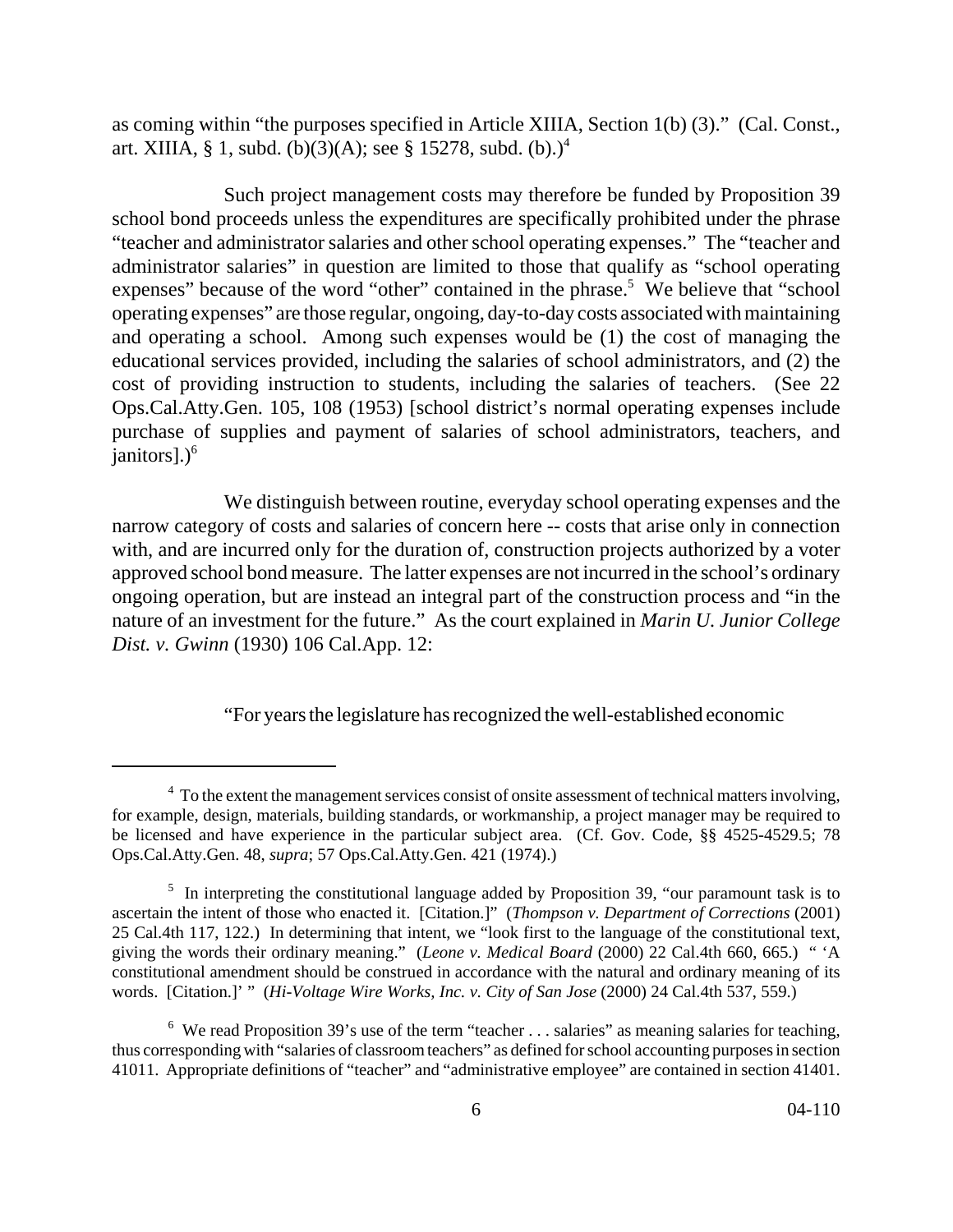distinction between cost of capital expenditures and cost of maintenance. Throughout the school law this distinction has appeared in the special provisions for taxation (or for the issue of bonds) for the purchase of school lands and erection of school buildings and in the special provisions for maintenance. It is further illustrated by the numerous statutes calling for the creation of special building funds as distinct from the general, or maintenance, funds. It is based upon the sound economic principle that a capital expenditure is in the nature of an investment for the future, whereas the cost of maintenance is a definite present expense." (*Id.* at pp. 13-14.)

Accordingly, we believe that Proposition 39's prohibition against the use of school bond proceeds for "school operating expenses" does not bar use of the proceeds for the payment of salaries of school district employees performing oversight work on construction projects authorized by a voter approved bond measure.

Our interpretation of the language of Proposition 39 allows school districts, where feasible, to implement "cost-saving measures" and "reduce the costs of professional fees" on voter approved construction projects -- objectives promoted by the Legislature in implementing Proposition 39. (See  $\S$  15278, subd. (c)(5)(A).) School district employees with the requisite expertise may be able to perform project management work at less cost to the district than if the work were performed by private consultants.

It is also consistent with other legislative schemes dealing with similar types of costs. (See, e.g., Gov. Code, § 16727, subd. (a) ["costs of construction or acquisition of capital assets" for which bond proceeds may be expended "include costs incidentally but directly related to construction or acquisition"]; Pub. Resources Code, § 5096.674 [bond proceeds for site acquisition and development of parks and recreation areas may be applied to "costs incurred in connection with administering" bond programs]; Wat. Code, § 13959, subd. (f) [defining "construction" of bond-funded water treatment facilities to include "legal, fiscal, or economic investigations or studies, surveys, designs, plans, . . . or the inspection or supervision of any of the foregoing items"].) Administrative oversight work is an integral part of the construction process.

Finally, we note that a contrary conclusion would permit the use of the school bond proceeds for administrative oversight work if performed by private consultants under contract with a school district while forbidding the use of such proceeds for the same work performed, presumably at lower cost, by district employees. Nothing in the November 8, 2000 ballot pamphlet remotely suggests that California voters intended such a result when they adopted Proposition 39.